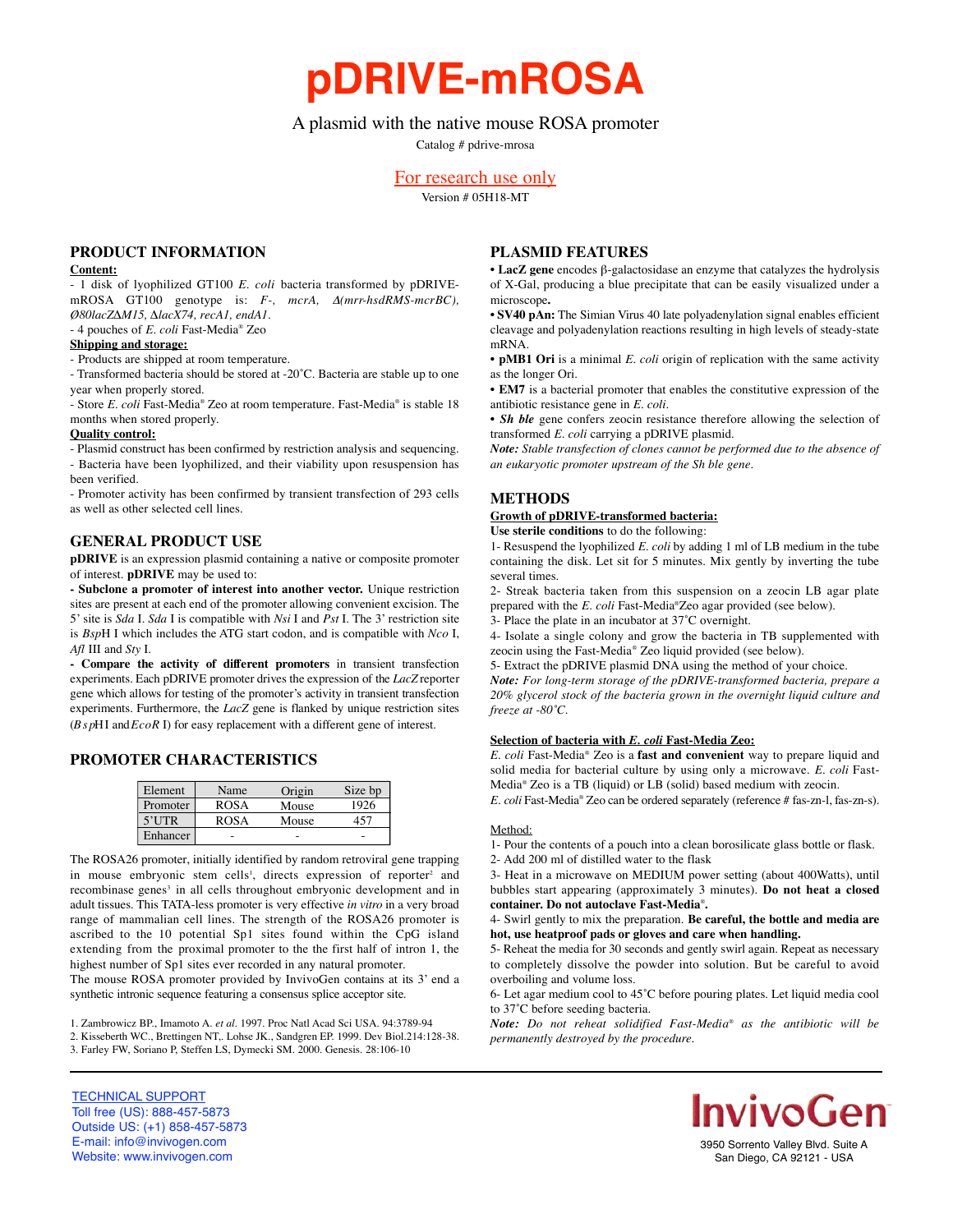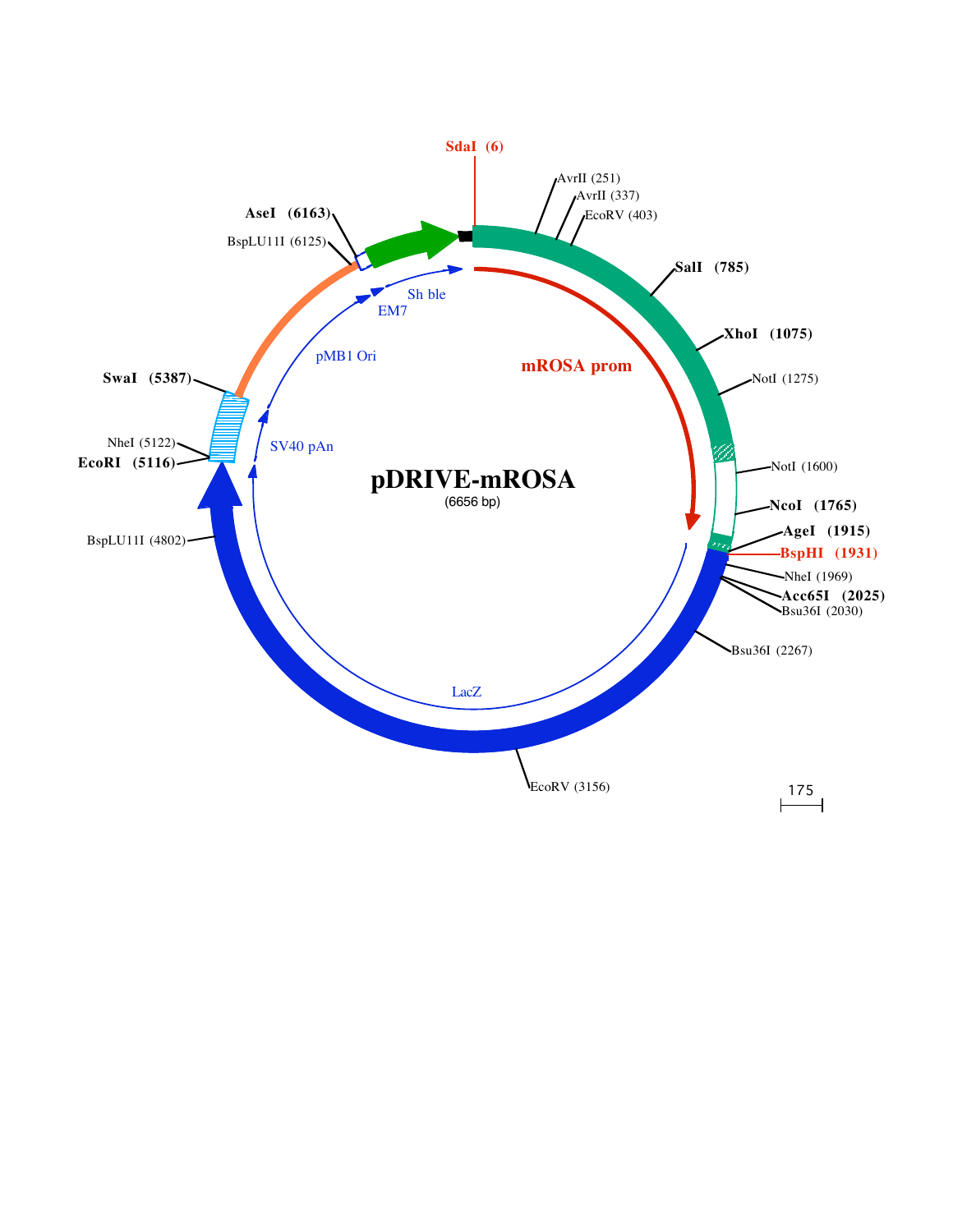|      | Sdal $(6)$<br>CCTGCAGGTGAAGACGTTACACAAGTAACATGAGAAAGCAGAAAATGCAGGTCATCCACGCACCCCTGACCCAGGCCAGCAGGGCGGCTGCAGCATCAG         |
|------|---------------------------------------------------------------------------------------------------------------------------|
|      | 101 TACACAGGAGAAAGATCCTTATTCCTAAGAATGAGAAAGGCAAAGGCCCCCGATAGAATAAATTAGCATAGAAGGGGCTTTCCCAGGAGTTAAAACTTTC                  |
| 201  | AvrII $(251)$                                                                                                             |
|      | AvrII $(337)$<br>301 TCTTTAGAGTCGTTCTTAAAAGATCGCTCTCCACGCCCTAGGCAGGGAAAACGACAAAATCTGGCTCAATTCCAGGCTAGAACCCTACAAATTCAACAGG |
|      | EcoRV (403)<br>401 GATATCGCAAGGATACTGGGGCATACGCCACAGGGAGTCCAAGAATGTGAGGTGGGGGTGGCGAAGGTAATGTCTTTGGTGTGGGAAAAGCAGCAGCCAT   |
| 501  |                                                                                                                           |
| 601  |                                                                                                                           |
|      | Sall (785)                                                                                                                |
|      | 801 AGAGCCTTTCTCTCTGGGCAAGAGCGGTGCAATGGTGTGTAAAGGTAGCTGAGAAGACGAAAAGGGCAAGCATCTTCCTGCTACCAGGCTGGGGAGGCCC                  |
| 901  |                                                                                                                           |
| 1001 | XhoI (1075)<br>CCTTACCTTGACCCAGGCGCTGCCGGGGCCCTGGGCCCGGGCTGCGGCGCACGGCACTCCCGGGAGGCAGCGAGACTCGAGTTAGGCCCAACGCGGCGCCA      |
| 1101 |                                                                                                                           |
|      | NotI (1275)                                                                                                               |
|      | 1301 GCGGCGGCAGCGGCGGCAGCTCACTCAGCCCGCTGCCCGAGCGGAAACGCCACTGACCGCACGGGGATTCCCAGTGCCGGCGCCAGGGGCACGCGGGACA                 |
|      | 1401 CGCCCCCTCCCGCCGCCGCCATTGGCCTCTCCGCCCACCGCCCCACACTTATTGGCCGGTGCGCCGATCAGCGGAGGCTGCCGGGGCCGCCTAAAGAA                   |

NotI (1600)

| Ncol (1765)                                                                                               |
|-----------------------------------------------------------------------------------------------------------|
| 1601 ggccgcggcaggccctccgagcgtggtggagccgttctgtgagacagccgggtacgagtcgtgacgctggaaggggcaagcgggtggtgggcaggaatgc |
| 1501 GAGGCTGTGCTTTGGGGCTCCGGCTCCTCAGAGAGCCTCGGCTAGgtaggggatcgggactctggcggaggggggcttggtgcgtttgcggggatgggc  |

| $\cdots$ $\cdots$                                                                                                                                                           |
|-----------------------------------------------------------------------------------------------------------------------------------------------------------------------------|
| $1701$ gg $t$ c $c$ g $c$ c $c$ tg $c$ ag $c$ a $\alpha$ c $g$ gaggggggggggagagggggagaaag $t$ c $t$ c $c$ a $c$ cggac $g$ c $c$ gg $g$ gggggggggggggggggggggggggc $c$ g $c$ |
|                                                                                                                                                                             |

1801 ttccggccgacgtctcgtcgctgattggcttcttttcctcccgccgtgtgtgaaaacacaattgtactaaccttcttttcttttcctctcctgacagGTGT

GAAACAGGAAGAGAACCGGTAGGAGGGCCATCATGAGCGGTTCTCATCATCATCATCATCATGGTATGGCTAGCATGACTGGTGGACAGCAAATGGGTCG **AgeI (1915) BspHI (1931)** NheI (1969) 1901 1 ▶Me t Ser Gl y Ser Hi s Hi s Hi s Hi s Hi s Hi s Gl y Me t A l a Ser Me t Thr Gl y Gl y Gl n Gl n Me t Gl y A r **Acc65I (2025)** Bsu36I (2030)

2001 GGATCTGTACGACGATGACGATAAGGTACCTAAGGATCAGCTTGGAGTTGATCCCGTCGTTTTACAACGTCGTGACTGGGAAAACCCTGGCGTTACCCAA 2101 CTTAATCGCCTTGCAGCACATCCCCCTTTCGCCAGCTGGCGTAATAGCGAAGAGGCCCGCACCGATCGCCCTTCCCAACAGTTGCGCAGCCTGAATGGCG 23▶gAspLeuTyrAspAspAspAspLysVaIP roLysAspGI nLeuGI yVaIAspP roVaI VaI LeuGI nArgArgAspTrpGI uAsnP roGI yVaI Thr GI n 57▶ LeuAsnArgLeuAl aAl aHi sP roP roPheAl aSer TrpArgAsnSer Gl uGl uAl aArgThrAspArgP roSer Gl nGl nLeuArgSer LeuAsnGl yG

AATGGCGCTTTGCCTGGTTTCCGGCACCAGAAGCGGTGCCGGAAAGCTGGCTGGAGTGCGATCTTCCTGAGGCCGATACTGTCGTCGTCCCCTCAAACTG 2201 2301 GCAGATGCACGGTTACGATGCGCCCATCTACACCAACGTAACCTATCCCATTACGGTCAATCCGCCGTTTGTTCCCACGGAGAATCCGACGGGTTGTTAC 2401 TCGCTCACATTTAATGTTGATGAAAGCTGGCTACAGGAAGGCCAGACGCGAATTATTTTTGATGGCGTTAACTCGGCGTTTCATCTGTGGTGCAACGGGC 2501 GCTGGGTCGGTTACGGCCAGGACAGTCGTTTGCCGTCTGAATTTGACCTGAGCGCATTTTTACGCGCCGGAGAAAACCGCCTCGCGGTGATGGTGCTGCG 2601 TTGGAGTGACGGCAGTTATCTGGAAGATCAGGATATGTGGCGGATGAGCGGCATTTTCCGTGACGTCTCGTTGCTGCATAAACCGACTACACAAATCAGC GATTTCCATGTTGCCACTCGCTTTAATGATGATTTCAGCCGCGCTGTACTGGAGGCTGAAGTTCAGATGTGCGGCGAGTTGCGTGACTACCTACGGGTAA 2701 2801 CAGTTTCTTTATGGCAGGGTGAAACGCAGGTCGCCAGCGGCACCGCGCCTTTCGGCGGTGAAATTATCGATGAGCGTGGTGGTTATGCCGATCGCGTCAC 2901 ACTACGTCTGAACGTCGAAAACCCGAAACTGTGGAGCGCCGAAATCCCGAATCTCTATCGTGCGGTGGTTGAACTGCACACCGCCGACGGCACGCTGATT 3001 GAAGCAGAAGCCTGCGATGTCGGTTTCCGCGAGGTGCGGATTGAAAATGGTCTGCTGCTGCTGAACGGCAAGCCGTTGCTGATTCGAGGCGTTAACCGTC 90▶ I uT rpArgPheAI aT rpPheP roAI aP roGI uAI aVaI P roGI uSer T rpLeuGI uCysAspLeuP roGI uAI aAspThr VaI VaI VaI P roSerAsnT r 123▶ pGl nMe tHi sGl yTyrAspAl aP ro I l eTyrThrAsnVaI Thr TyrP ro I l eThr VaIAsnP roP roPheVaI P roThr GI uAsnP roThr GI yCysTyr 157▶ Ser LeuThr PheAsnVa l AspGl uSer TrpLeuGl nGl uGl yGl nThr Arg I l e I l ePheAspGl yVa l AsnSer AI aPheHi s LeuT rpCysAsnGl yA 190▶r gTrpVaIGI yTyrGI yGI nAspSerArgLeuP roSer GI uPheAspLeuSer AI aPheLeuArgAI aGI yGI uAsnArgLeuAI aVaI MetVaI LeuAr 223▶ gTrpSerAspGl ySer TyrLeuGl uAspGl nAspMe tTrpArgMe tSer Gl y IIePheArgAspVa I Ser LeuLeuHi s LysP roThr Thr Gl n IIeSer 257▶AspPheHi s Va l A l aThr A rgPheAsnAspAspPheSer A rgAl a Va l LeuGl uAl aGl uVa l Gl nMe tCysGl yGl uLeuArgAspTyrLeuArgVa l T 290▶ hr Va l Ser LeuT rpGl nGl yGl uThr Gl nVa l A l aSer Gl yThr A l aP roPheGl yGl yGl yGl u l l e l l eAspGl uArgGl yGl yTyrAl aAspArgVa l Th 323▶r LeuArgLeuAsnVaI GI uAsnP roLysLeuT rpSer AI aGI uTI eP roAsnLeuTyrArgAI aVaTVaTGI uLeuHi sThr AI aAspGI yThr LeuTI e 357▶ GI uAI aGI uAI aCysAspVaI GI yPheArgGI uVaI Arg I l eGI uAsnGI yLeuLeuLeuLeuAsnGI yLysP roLeuLeu I l eArgGI yVaI AsnArgH Bsu36I (2267) EcoRV (3156)

3101 ACGAGCATCATCCTCTGCATGGTCAGGTCATGGATGAGCAGACGATGGTGCAGGATATCCTGCTGATGAAGCAGAACAACTTTAACGCCGTGCGCTGTTC 390▶ i sGl uHi sHi sP roLeuHi sGl yGl nVa l Me tAspGl uGl nThr Me tVa l Gl nAsp I l eLeuLeuMe tLysGl nAsnAsnPheAsnAl aVa l A rgCysSe